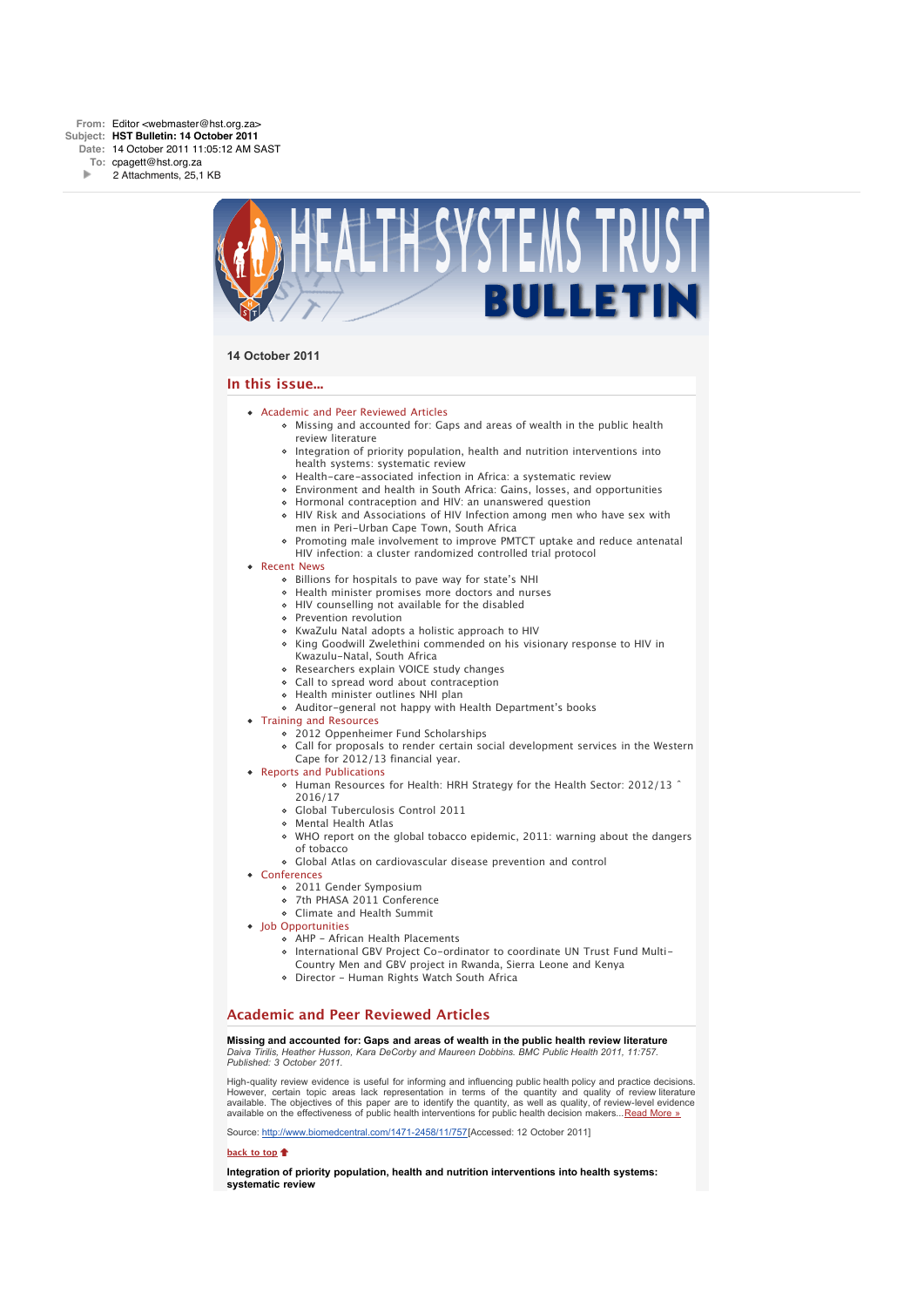*Rifat Atun, Thyra E de Jongh, Federica V Secci, Kelechi Ohiri, Olusoji Adeyi and Josip Car. BMC Public Health 2011, 11:780. Published: 10 October 2011.*

Objective of the study was to assess the effects of strategies to integrate targeted priority population, health<br>and nutrition interventions into health systems on patient health outcomes and health system effectiveness an

Source: <u>http://www.biomedcentral.com/1471-2458/11/780</u><br>[Accessed: 12 October 2011]

**[back to top](x-msg://155/#top)**

### **Health-care-associated infection in Africa: a systematic review**

*Sepideh Bagheri Nejad, Benedetta Allegranzi, Shamsuzzoha B Syed, Benjamin Ellis & Didier Pittet. Bulletin of the World Health Organization 2011;89:757-765. Published: 20 July 2011.*

Health-care-associated infection (HAI) is a major global safety concern for both patients and health-care<br>professionals. HAI is defined as an infection occurring in a patient during the process of care in a hospital o<br>othe discharge...[.Read More »](http://bulletin.hst.org.za//lt.php?id=K09XDlRRUw8CSlBRBUUHC1NR)

Source: [http://www.who.int/bulletin/volumes/89/10/11-088179/en/index.html\[](http://bulletin.hst.org.za//lt.php?id=K09XDlRRUw8CSlBRBUUHC1NR)Accessed: 14 October 2011]

#### **[back to top](x-msg://155/#top)**

### **Environment and health in South Africa: Gains, losses, and opportunities** *Angela Mathee. Journal of Public Health Policy (2011) 32, S37–S43. Published: July 2011.*

South Africans face a range of preventable environmental hazards to their health, many of which are rooted in the country's colonial and apartheid past, and ongoing poverty and inequality. Since the advent of democracy<br>in the country, government has made considerable progress in improving living conditions and in developing<br>the le

Source: [http://www.palgrave-journals.com/jphp/journal/v32/n1s/full/jphp201121a.html\[](http://bulletin.hst.org.za//lt.php?id=K09XDlRRUw8BSlBRBUUHC1NR)Accessed: 14 October 2011]

### **[back to top](x-msg://155/#top)**

### **Hormonal contraception and HIV: an unanswered question**

*Charles S Morrison, Kavita Nanda. The Lancet Infectious Diseases, Early Online Publication. Published: 4 October 2011.*

Most of the 16 million women currently living with HIV are in sub-Saharan Africa, where 60% of HIV infections occur in women. A high proportion of women in this region also use hormonal contraception, especially injectable

Source: <u>[http://www.thelancet.com/journals/laninf/article/PIIS1473-3099%2811%2970254-7/fulltext](http://bulletin.hst.org.za//lt.php?id=K09XDlRRUgMPSlBRBUUHC1NR)[</u>Accessed: 14<br>October 2011]

#### **[back to top](x-msg://155/#top)**

### **HIV Risk and Associations of HIV Infection among men who have sex with men in Peri-Urban Cape Town, South Africa**

*Stefan Baral, Earl Burrell, Andrew Scheibe, Ben Brown, Chris Beyrer and Linda-Gail Bekker. BMC Public Health 2011, 11:766. Published: 5 October 2011.*

The HIV epidemic in Sub Saharan Africa has been traditionally assumed to be driven by high risk heterosexual and vertical transmission. However, there is an increasing body of data highlighting the disproportionate burden of HIV infection among MSM in the generalized HIV epidemics across of Southern Africa. In South Africa specifically, there has been an increase in attention focused on the risk status and preventive needs of MSM<br>both in urban centers and peri-urban townships. The study presented here represents the first evaluation of<br>HIV p Town...<u>[Read More »](http://bulletin.hst.org.za//lt.php?id=K09XDlRRUgIASlBRBUUHC1NR)</u>

Source: [http://www.biomedcentral.com/1471-2458/11/766\[](http://bulletin.hst.org.za//lt.php?id=K09XDlRRUgIASlBRBUUHC1NR)Accessed: 14 October 2011]

### **[back to top](x-msg://155/#top)**

### **Promoting male involvement to improve PMTCT uptake and reduce antenatal HIV infection: a cluster randomized controlled trial protocol**

*Deborah Jones, Stephen M Weiss and Elisa Shikwane. BMC Public Health 2011, 11:778. Published: 10 October 2011..*

Despite the availability of a dual therapy treatment protocol and infant feeding guidelines designed to prevent<br>mother to child transmission (PMTCT) of HIV, of the over 1 million babies born in South Africa each year, only

Source: [http://www.biomedcentral.com/1471-2458/11/778\[](http://bulletin.hst.org.za//lt.php?id=K09XDlRRUgYHSlBRBUUHC1NR)Accessed: 14 October 2011]

### **[back to top](x-msg://155/#top)**

### **Recent News**

## **Billions for hospitals to pave way for state's NHI** *Business Day. Published: 12 October 2011.*

Health Minister Aaron Motsoaledi yesterday announced plans to build six new academic hospitals and medical schools in the next decade, in a bid to address SA's pressing shortage of well-trained healthcare professionals..[.Read More »](http://bulletin.hst.org.za//lt.php?id=K09XDlRRUgYGSlBRBUUHC1NR)

Source: <u>[http://www.businessday.co.za/articles/Content.aspx?id=155716](http://bulletin.hst.org.za//lt.php?id=K09XDlRRUgYFSlBRBUUHC1NR)</u><br>[Accessed: 14 October 2011]

### **[back to top](x-msg://155/#top)**

#### **Health minister promises more doctors and nurses** *Mail & Guardian. Published: 11 October 2011.*

Health Minister Aaron Motsoaledi on Tuesday announced a healthy R1.24-billion would be spent to "revitalise nursing colleges" and improve infrastructure to train more nurses, as part of the department's new human resource policy...[Read More »](http://bulletin.hst.org.za//lt.php?id=K09XDlRRUgYESlBRBUUHC1NR)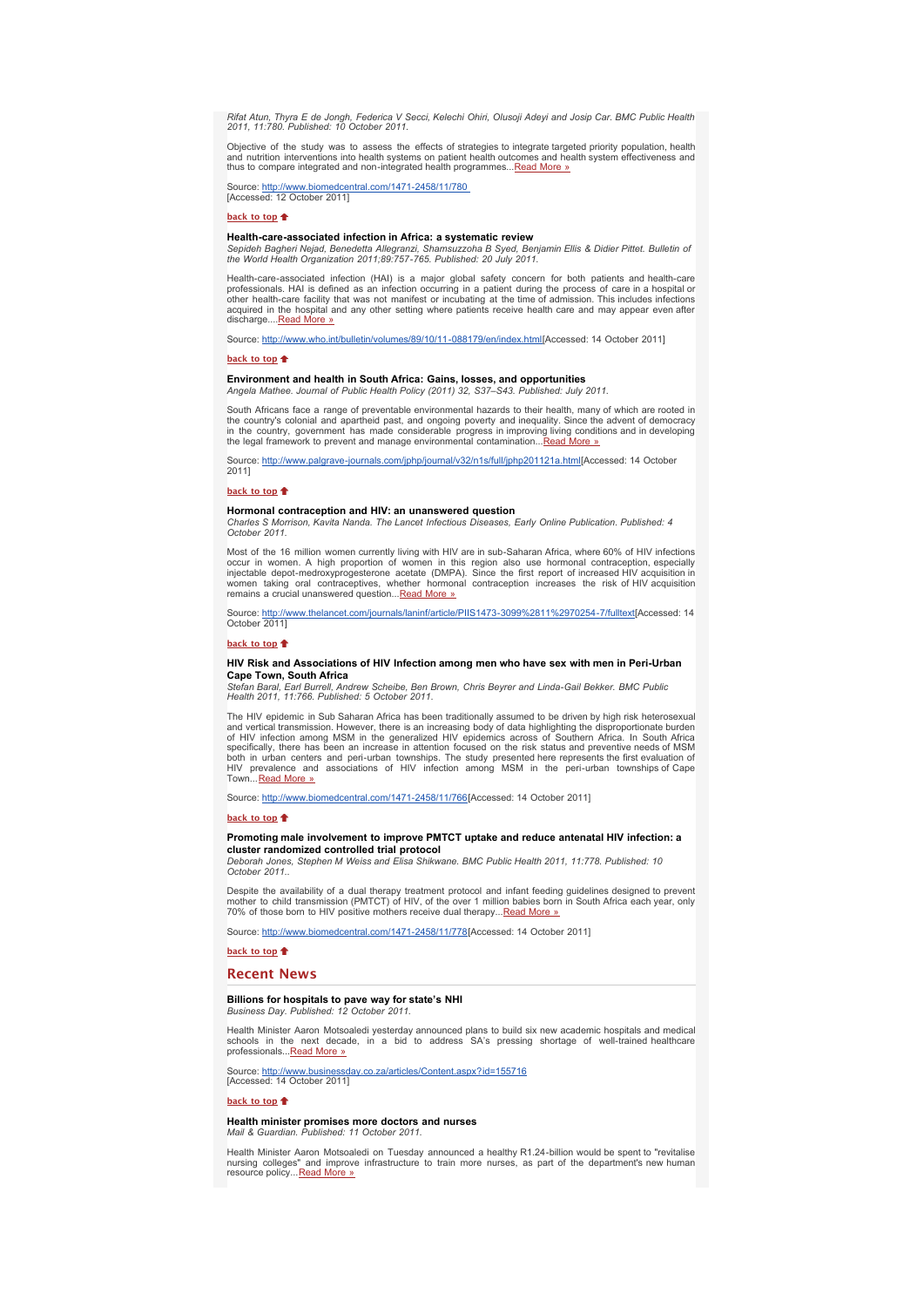Source: <u>[http://mg.co.za/article/2011-10-11-health-minister-promises-more-doctors-and-nurses/](http://bulletin.hst.org.za//lt.php?id=K09XDlRRUgYDSlBRBUUHC1NR)</u><br>[Accessed: 14 October 2011]

### **[back to top](x-msg://155/#top)**

## **HIV counselling not available for the disabled** *IOL. Published: 11 October 2011.*

The organisation Disabled People of South Africa has asked the government to make use of its skills to help<br>counsel deaf and blind people living with HIV/Aids. The plea was made by Disabled People of South Africa<br>chairman presence of the Women, Children and People with Disabilities... [Read More »](http://bulletin.hst.org.za//lt.php?id=K09XDlRRUgYCSlBRBUUHC1NR)

Source: <u>[http://www.iol.co.za/mercury/hiv-counselling-not-available-for-the-disabled-1.1154424](http://bulletin.hst.org.za//lt.php?id=K09XDlRRUgYBSlBRBUUHC1NR)</u><br>[Accessed: 14 October 2011]

## **[back to top](x-msg://155/#top)**

### **Prevention revolution**

*Health-e News. Published: 11 October 2011*

The world is at the "hot edge" of developing groundbreaking HIV prevention interventions and on many fronts<br>South Africa is in the thick of things, according to a leading clinical researcher. "We are truly seeing a<br>prevent

Source: [http://www.health-e.org.za/news/article.php?uid=20033295](http://bulletin.hst.org.za//lt.php?id=K09XDlRRUgYPSlBRBUUHC1NR)<br>[Accessed: 12 October 2011]

#### **[back to top](x-msg://155/#top)**

### **KwaZulu Natal adopts a holistic approach to HIV**

**UNAIDS.** Published: 30 September 201

The Province of Kwazulu Natal, South Africa, has been widely acknowledged as leading the provincial<br>response to HIV in the country. Its integrated approach to service delivery means that people who are<br>accessing services a

### **Source**

<u>[http://www.unaids.org/en/resources/presscentre/featurestories/2011/september/20110930aintegrationsa/](http://bulletin.hst.org.za//lt.php?id=K09XDlRRUgcFSlBRBUUHC1NR)</u><br>[Accessed: 14 October 2011]

**[back to top](x-msg://155/#top)**

### **King Goodwill Zwelethini commended on his visionary response to HIV in Kwazulu-Natal, South Africa**

*UNAIDS. Published: 30 September 2011.*

During his seven-day visit to South Africa, the UNAIDS Executive Director, Michel Sidibé had the opportunity<br>to meet His Majesty King Goodwill Zwelethini, in his home province of Kwazulu Natal. The King is a key figure<br>in themselves against HIV... [Read More »](http://bulletin.hst.org.za//lt.php?id=K09XDlRRUgcESlBRBUUHC1NR)

Source: <u>[http://www.unaids.org/en/resources/presscentre/featurestories/2011/september/20110930bkingkzn/](http://bulletin.hst.org.za//lt.php?id=K09XDlRRUgcDSlBRBUUHC1NR)</u><br>[Accessed: 12 October 2011]

### **[back to top](x-msg://155/#top)**

### **Researchers explain VOICE study changes**

*Health-e News. Published: 29 September 2011.*

VOICE, an HIV prevention trial evaluating two antiretroviral (ARV)-based approaches for preventing the sexual<br>transmission of HIV in women – daily use of one of two different ARV tablets or of a vaginal gel – will be<br>dropp

Source: [http://www.health-e.co.za/news/article.php?uid=20033280](http://bulletin.hst.org.za//lt.php?id=K09XDlRRUgcBSlBRBUUHC1NR) [Accessed: 14 October 2011]

#### **[back to top](x-msg://155/#top)**

### **Call to spread word about contraception** *Cape Argus. Published: 3 October 2011.*

The number of abortions among women older than 18 has increased steadily in the Western Cape in the past<br>two years, according to Health MEC Theuns Botha. Responding recently in the legislature on the impact that<br>illegal a

Source: <u>http://www.iol.co.za/capeargus/call-to-spread-word-about-contraception-1.1149354</u> [Accessed: 13<br>October 2011]

#### **[back to top](x-msg://155/#top)**

### **Health minister outlines NHI plan**

*IOL. Published: 5 October 2011.*

The cost of health care is more ruthlessly profit-driven than it was during the apartheid era, Health Minister<br>Aaron Motsoaledi believes. Competition between medical aids was still ferocious, he said on Monday...<u>Read</u><br><u>Mo</u>

Source: <u>http://www.iol.co.za/dailynews/news/health-minister-outlines-nhi-plan-1.1151395</u> [Accessed: 12<br>October 2011]

**[back to top](x-msg://155/#top)**

## **Auditor-general not happy with Health Department's books** *IOL. Published: 4 October 2011.*

While it is expected to improve the country's health services, the Health Department's books are anything but healthy. The auditor-general has given the department a qualified opinion for the 2010/11 financial year – a<br>step back for a department, which last year received its first unqualified report in seven years...<u>[Read More »](http://bulletin.hst.org.za//lt.php?id=K09XDlRRUgQESlBRBUUHC1NR)</u>

Source: http://www.iol.co.za/news/politics/auditor-general-not-happy-with-health-department-s-books-<br>1.1150048 [Accessed: 12 October 2011]

**[back to top](x-msg://155/#top)**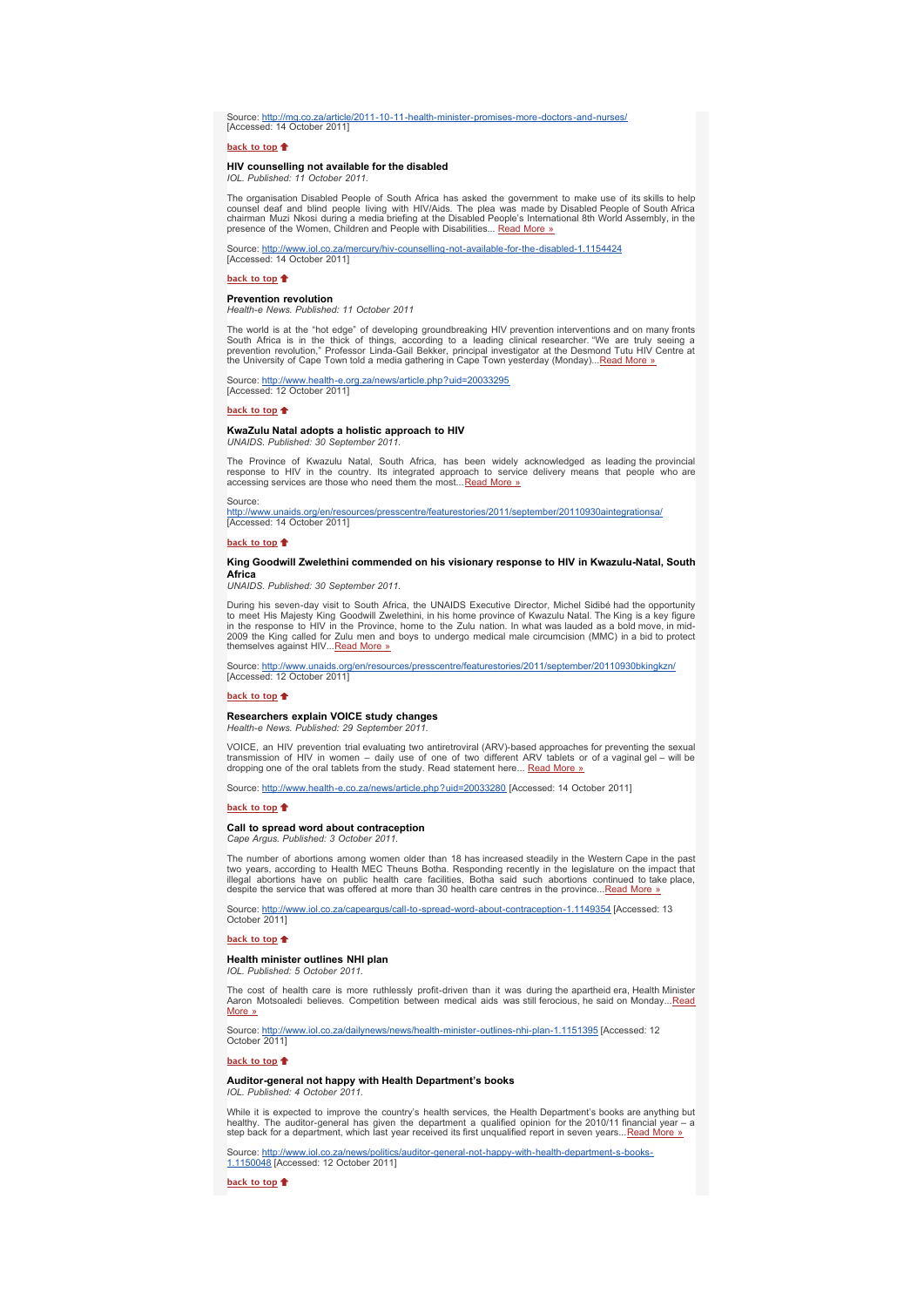### **Training and Resources**

### **2012 Oppenheimer Fund Scholarships**

*University of Oxford. Closing date: 6 January 2012.*

University of Oxford is seeking applications from students ordinarily resident in South Africa for the 2012<br>Oppenheimer Fund Scholarships to pursue graduate studies in a variety of fields at Oxford. The Oppenheimer<br>Fund Sc [Click Here](http://bulletin.hst.org.za//lt.php?id=K09XDlRRUgQOSlBRBUUHC1NR) for further information.

**[back to top](x-msg://155/#top)**

## **Call for proposals to render certain social development services in the Western Cape for**

**2012/13 financial year.** *Western Cape Department of Social Development Closing date: 4 November 2011.*

Registered and eligible non-profit organizations are encouraged to apply for this funding to render following services related to social development on behalf of the department:

- Children and Families: Child care and protection, care and support to families, HIV/AIDS;
- 
- Special Programs: Substance abuse, older persons, disability; Social Crime Prevention: Crime prevention, victim empowerment; Community Development: Youth development, sustainable livelihood;
- Berlington Development: Institutional capacity building.

[Click Here](http://bulletin.hst.org.za//lt.php?id=K09XDlRRUgUHSlBRBUUHC1NR) for further information.

**[back to top](x-msg://155/#top)**

### **Reports and Publications**

### **Human Resources for Health: HRH Strategy for the Health Sector: 2012/13 – 2016/17** *National Department of Health South Africa. Published: October 2011.*

The policy context provides the framework for the development of the HRH Strategy. The Minister of Health, in<br>his Budget Speech in May 2011, announced the re-engineering of the Primary Health Care system and the<br>overhaul o

Source: [http://www.doh.gov.za/list.php?type=Strategic%20Documents](http://bulletin.hst.org.za//lt.php?id=K09XDlRRUgUFSlBRBUUHC1NR)[Accessed: 14 October 2011]

### **[back to top](x-msg://155/#top)**

### **Global Tuberculosis Control 2011**

*World Health Organization. Published: October 2011.*

This is the sixteenth global report on tuberculosis (TB) published by WHO in a series that started in 1997. It provides a comprehensive and up-to-date assessment of the TB epidemic and progress in implementing and financing TB prevention, care and control at global, regional and country levels using data reported by 198<br>countries that account for over 99% of the world's TB cases....<u>Click Here for Full Report »</u>

Source: <u>[http://www.who.int/tb/features\\_archive/global\\_report2010\\_launch\\_11nov10/en/index.html\[](http://bulletin.hst.org.za//lt.php?id=K09XDlRRUgUDSlBRBUUHC1NR)</u>Accessed: 12<br>October 2011]

#### **[back to top](x-msg://155/#top)**

### **Mental Health Atlas**

*World Health Organization. Published: October 2011.*

The WHO Mental Health Atlas 2011 represents the latest estimate of global mental health resources available to prevent and treat mental disorders and help protect the human rights of people living with these conditions. [Click Here for Full Report »](http://bulletin.hst.org.za//lt.php?id=K09XDlRRUgUCSlBRBUUHC1NR)

Source: [http://www.who.int/mental\\_health/publications/mental\\_health\\_atlas\\_2011/en/](http://bulletin.hst.org.za//lt.php?id=K09XDlRRUgUBSlBRBUUHC1NR)

#### **[back to top](x-msg://155/#top)**

### **WHO report on the global tobacco epidemic, 2011: warning about the dangers of tobacco** *World Health Organization. Published: October 2011.*

This report is the third in a series of WHO reports on the status of global tobacco control policy<br>implementation. All data on the level of countries, achievement for the six MPOWER measures have been<br>updated through 2010, tobacco. The report examines in detail the two primary strategies to provide health warnings – labels on<br>tobacco product packaging and anti-tobacco mass media campaigns...[Click Here for Full Report »](http://bulletin.hst.org.za//lt.php?id=K09XDlRRUgUASlBRBUUHC1NR)

Source: [http://www.who.int/tobacco/global\\_report/2011/en/\[](http://bulletin.hst.org.za//lt.php?id=K09XDlRRUgUPSlBRBUUHC1NR)Accessed: 12 October 2011]

### **[back to top](x-msg://155/#top)**

#### **Global Atlas on cardiovascular disease prevention and control** *World Health Organization. Published: October 2011.*

As the magnitude of cardiovascular diseases (CVDs) continue to accelerate globally, the pressing need for

increased awareness and for stronger and more focused international and country responses is increasingly recognized. This atlas on cardiovascular disease prevention and control is part of the response to this<br>need...[Click Here for Full Report »](http://bulletin.hst.org.za//lt.php?id=K09XDlRRUgUOSlBRBUUHC1NR)

Source: <u>[http://www.who.int/entity/cardiovascular\\_diseases/publications/atlas\\_cvd/en/index.html\[](http://bulletin.hst.org.za//lt.php?id=K09XDlRRUgIHSlBRBUUHC1NR)</u>Accessed: 12<br>October 2011]

#### **[back to top](x-msg://155/#top)**

### **Global Hunger Index 2011**

*International Food Policy Research Institute. Published: October 2011.*

This year's Global Hunger Index (GHI) shows that global hunger has declined since 1990, but not dramatically,<br>and remains at a level characterized as "serious." Across regions and countries, GHI scores vary greatly. The<br>hi [substantially between 1990 and 1996, but this fast progress could not be maintained...Click Here for Full](http://bulletin.hst.org.za//lt.php?id=K09XDlRRUgIOSlBRBUUHC1NR)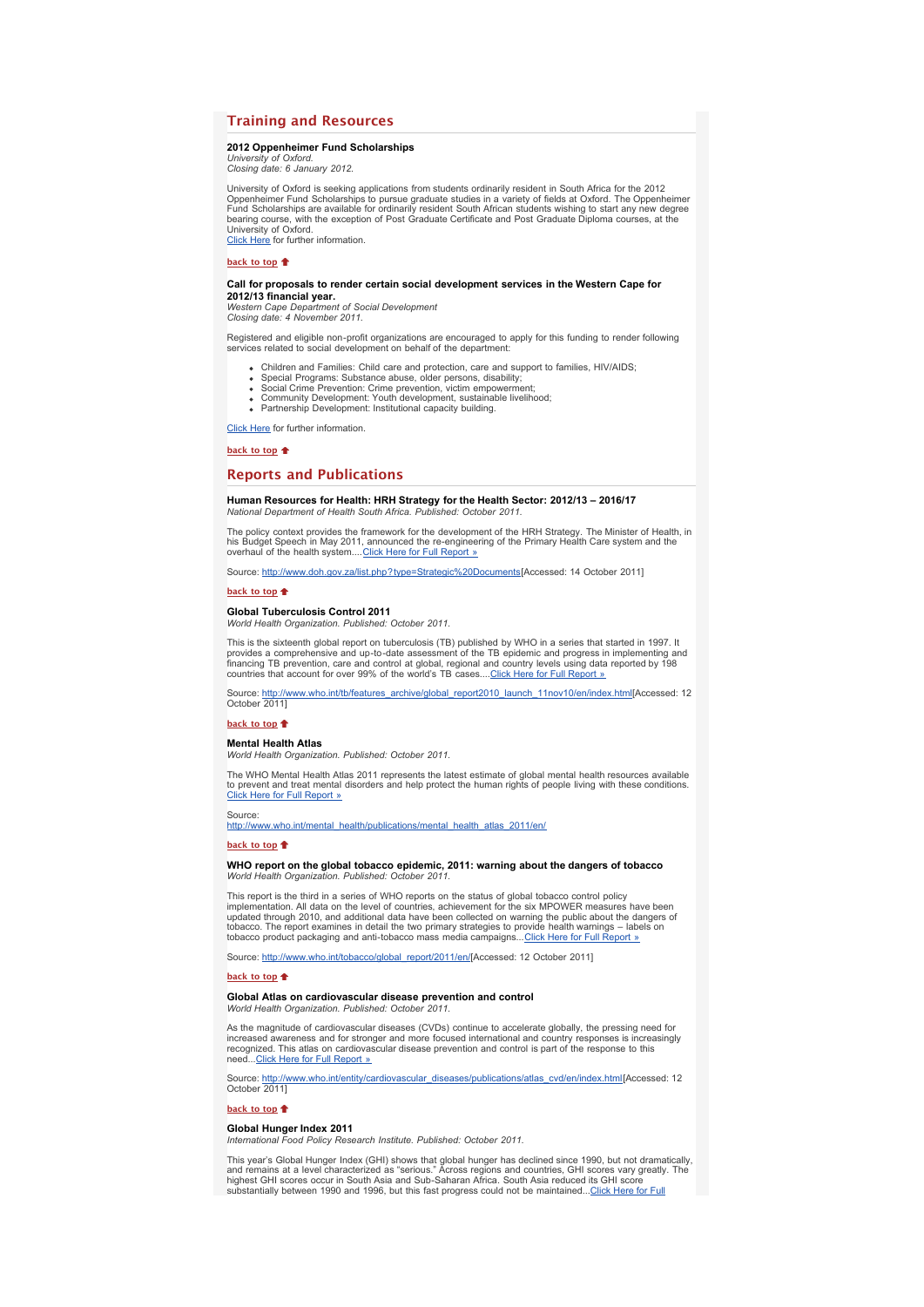Report »

Source: [http://www.ifpri.org/publication/2011-global-hunger-index\[](http://bulletin.hst.org.za//lt.php?id=K09XDlRRUgMHSlBRBUUHC1NR)Accessed: 14 October 2011]

[substantially between 1990 and 1996, but this fast progress could not be maintained...Click Here for Full](http://bulletin.hst.org.za//lt.php?id=K09XDlRRUgIOSlBRBUUHC1NR)

**[back to top](x-msg://155/#top)**

### **Conferences**

### **2011 Gender Symposium**

*When: 1-3 November 2011 Venue: Cairo, Egypt URL: http://www.* 

In line with its mandate to promote high-level scientific and academic debates on various aspects of<br>socioeconomic development in Africa, the Council for the Development of Social Science Research in Africa<br>(CODESRIA) here discuss gender issues in Africa, and the theme of this year's edition is Gender and the Media in Africa.

### **[back to top](x-msg://155/#top)**

### **7th PHASA 2011 Conference**

*When: 28 - 30 November 2011 Venue: Sandton Convention Centre, Gauteng, South Africa*

*URL: [http://www.phasaconference.org.za/index.html](http://bulletin.hst.org.za//lt.php?id=K09XDlRRUgMFSlBRBUUHC1NR)*

The 2011 PHASA conference will have as its focus, a scientific debate and discussion on health inequities and the role of public health leadership, education and practice in reducing health equity gaps. The theme of the<br>conference is "Closing the health equity gap: Public health leadership, education and practice". An exciting<br>pro

#### **[back to top](x-msg://155/#top)**

### **Climate and Health Summit**

*When: 4 December 2011 Venue: Tropicana Hotel, Durban, South Africa URL: [http://climateandhealthcare.org/action/climate-and-health-summit/](http://bulletin.hst.org.za//lt.php?id=K09XDlRRUgMESlBRBUUHC1NR)* 

On December 4, 2011, Health Care Without Harm is co-organizing the First Climate and Health Summit, which will take place parallel to the UNFCCC meetings at the Tropicana Hotel in Durban, South Africa. The event will<br>bring key health sector actors from around the world together to discuss the impacts of climate change on<br>publi nations.

### **[back to top](x-msg://155/#top)**

### **Job Opportunities**

### **AHP - African Health Placements**

AHP is a not-for-profit project that aims to support the recruitment and retention of healthcare workers in South Africa. AHP is focused on assisting healthcare professionals make the right choice for their future in South Africa. No placement fees are charged. The following positions with AHP are currently available:

Please view the website for more details [http://www.ahp.org.za](http://bulletin.hst.org.za//lt.php?id=K09XDlRRUgMCSlBRBUUHC1NR) or contact on 011 328 1300

### **[back to top](x-msg://155/#top)**

### **International GBV Project Co-ordinator to coordinate UN Trust Fund Multi-Country Men and GBV project in Rwanda, Sierra Leone and Kenya**

*Sonke Gender Justice (Cape Town or Johannesburg based). Closing date: 15 October 2011.*

Sonke is looking for a committed and innovative individual to join its International Programme Unit as the<br>International GBV Project Co-ordinator. He/she will provide project management and technical input for a new<br>gender

Please view our website for more details

[http://www.hst.org.za/content/international-gbv-project-co-ordinator-coordinate-un-trust-fund-multi-country](http://bulletin.hst.org.za//lt.php?id=K09XDlRRUgMBSlBRBUUHC1NR)men-and-gbv-pr

#### **[back to top](x-msg://155/#top)**

### **Director - South Africa**

*Human Rights Watch. Closing date: 16 October 2011.*

Human Rights Watch (HRW) is one of the world's leading independent organisation dedicated to defending and protecting human rights. HRW seeks to appoint a Director – South Africa, based in Johannesburg, to coordinate its efforts.

Please view our website for more details [http://www.hst.org.za/content/director-south-africa](http://bulletin.hst.org.za//lt.php?id=K09XDlRRUgMASlBRBUUHC1NR)

**[back to top](x-msg://155/#top)**

[Forward this email](http://bulletin.hst.org.za//lt.php?id=K09XDlRRUgIGSlBRBUUHC1NR) to a friend. Not interested anymore? [Unsubscribe.](http://bulletin.hst.org.za//lt.php?id=K09XDlRRUgIFSlBRBUUHC1NR) Health Systems Trust<br>PO Box 808, Durban, 4000<br>Tel: 031 266 9090 Fax: 031 266 9199 Email: editor@hst.org.za